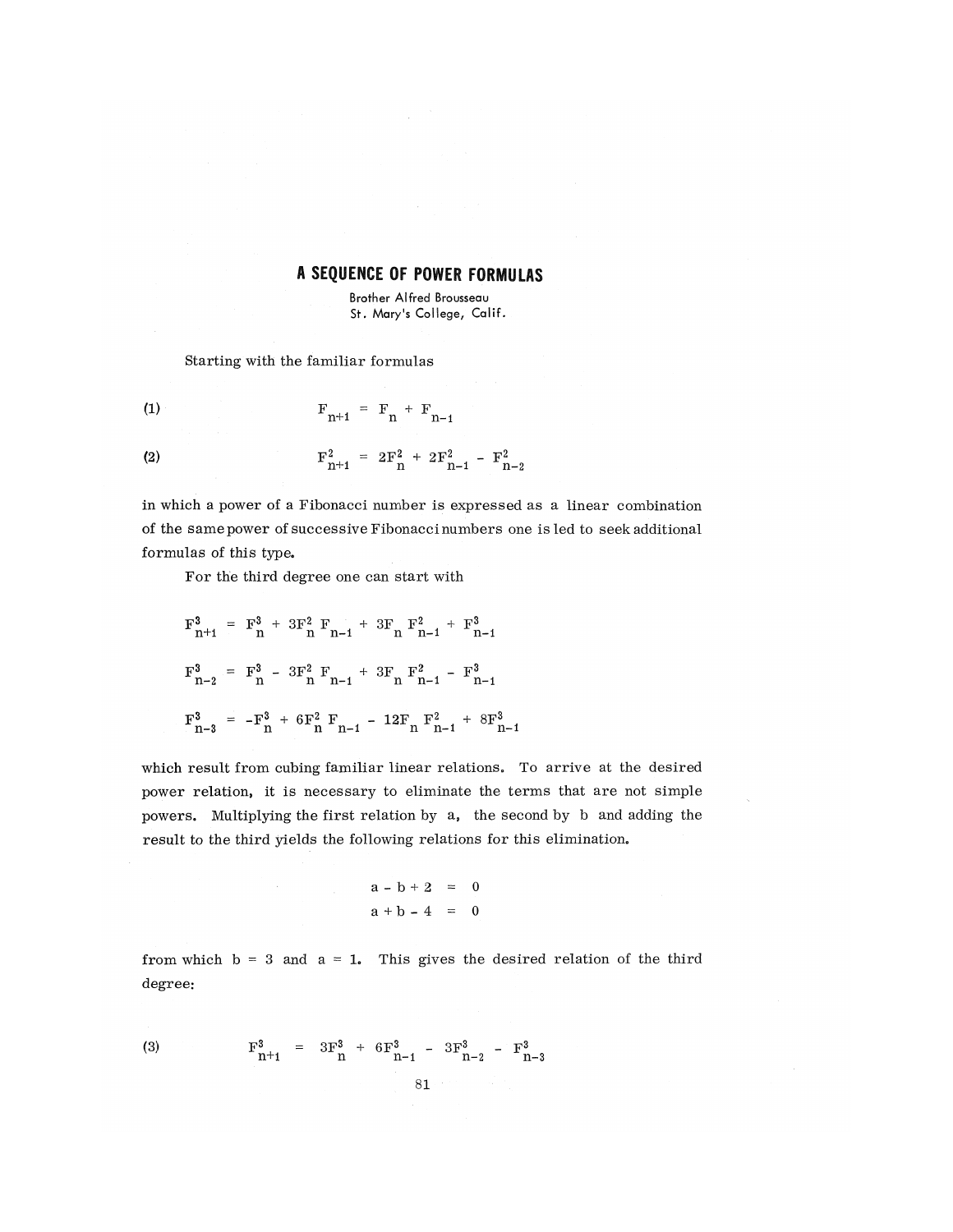## 82 A SEQUENCE OF POWER FORMULAS [Feb.

This method can be pursued making use of coefficients without writing out complete expressions. For the fourth degree this gives a table:

| $\mathbf{F}^4$<br>$n+1$   |             |     |     |        |    |
|---------------------------|-------------|-----|-----|--------|----|
| F <sup>4</sup><br>$n-2$   |             |     | 6   |        |    |
| F <sup>4</sup><br>$n-3$   | ٦           | -8  | 24  | -32    | 16 |
| $\mathbf{F}^{4}$<br>$n-4$ | $^{\rm 16}$ | -96 | 216 | $-216$ | 81 |

.<br>.<br>. This table leads to the following equations for eliminating the middle terms.

$$
a + b - 2c - 24 = 0
$$
  

$$
a + b + 4c + 36 = 0
$$
  

$$
a - b - 8c - 54 = 0
$$

from which  $a = 1$ ,  $b = 15$ ,  $c = 5$ , and  $d = -1$ . This leads to the relation:

(4) 
$$
F_{n+1}^4 = 5F_n^4 + 15F_{n-1}^4 - 15F_{n-2}^4 - 5F_{n-3}^4 - F_{n-4}^4
$$

Fifth and sixth degree relations are:

(5) 
$$
F_{n+1}^{5} = 8F_{n}^{5} + 40F_{n-1}^{5} - 60F_{n-2}^{5} - 40F_{n-3}^{5} + 8F_{n-4}^{5} + F_{n-5}^{5}
$$
  
(6) 
$$
F_{n+4}^{6} = 13F_{n}^{6} + 104F_{n}^{6} - 260F_{n}^{6} - 260F_{n}^{6} + 104F_{n}^{6} + 13F_{n}^{6} - F_{n}^{6}
$$

Since the algebra at this point was becoming laborious, the coefficients were set up in tabular form for the purpose of discovering a pattern. The heading is the degree; the numbers below are the successive coefficients of the terms on the right-hand side of the relation.

n+l n n -l n-2 n-3 n-4 n-5 n-6

| $\overline{1}$ | $\overline{\mathbf{c}}$ | $\overline{\mathbf{3}}$ | 4     | 5     | 6      |
|----------------|-------------------------|-------------------------|-------|-------|--------|
| 1              | $\overline{2}$          | 3                       | 5     | 8     | 13     |
| 1              | $2$ .                   | 6                       | 15    | 40    | 104    |
|                | -1                      | $-3$                    | $-15$ | $-60$ | $-260$ |
|                |                         | $-1$                    | $-5$  | $-40$ | $-260$ |
|                |                         |                         | 1     | 8     | 104    |
|                |                         |                         |       | 1     | 13     |
|                |                         |                         |       |       | -1     |